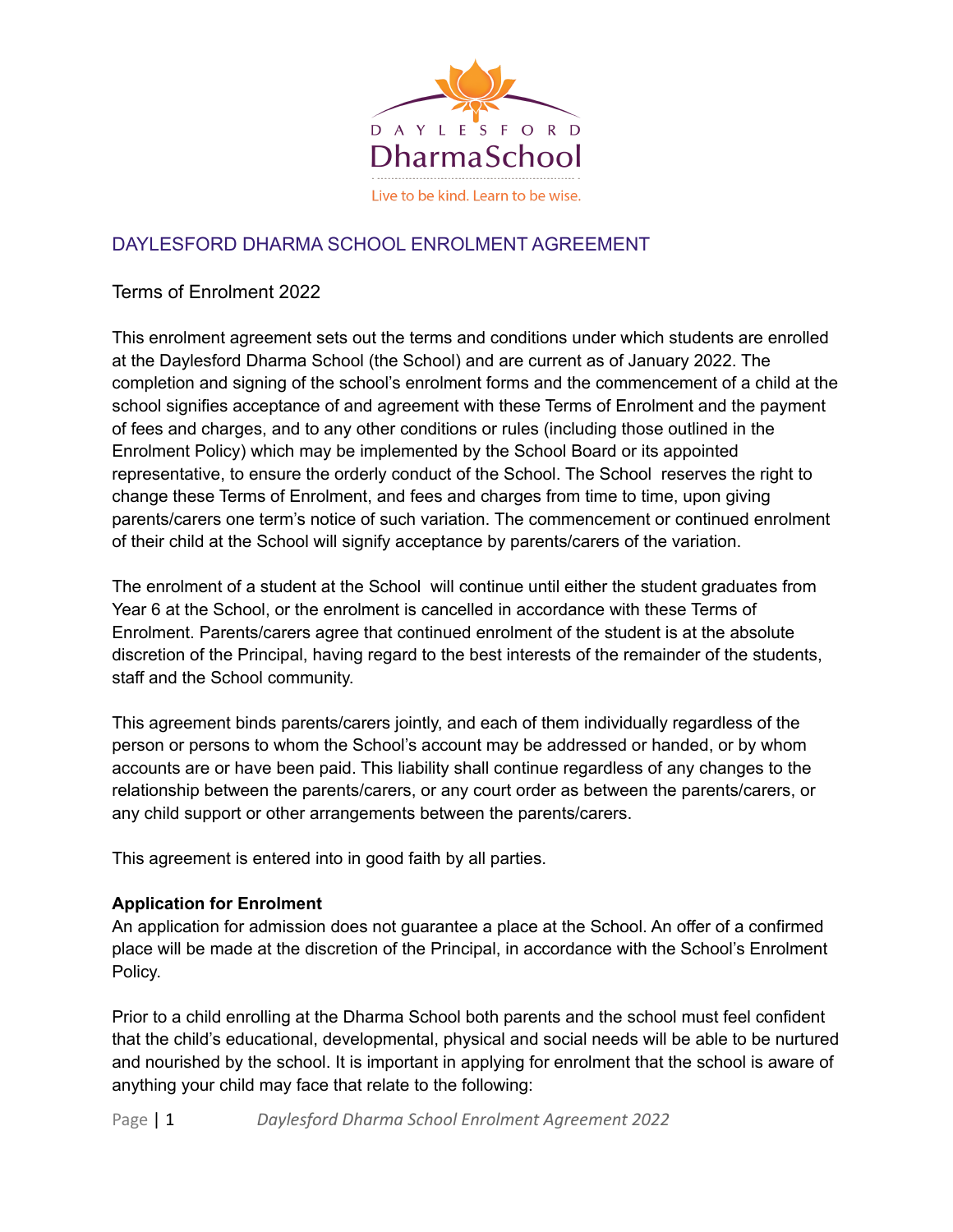

• the intellectual, physical or social development of the student;

• the school's ability to educate the student including, without limitation, any disability, physical or intellectual impairment, mental illness, psychological issue, relevant family circumstances or other issue.

If there is any change to your child in these areas, it is important that school is informed of this in a timely manner, to enable a realistic assessment of the school's capacity to continue to support the child to be conducted.

It is important to note that the school may need to decline or discontinue the enrolment of a student if, in order to participate and derive true benefit from the school's educational program, the student may require special services or facilities that the school is unable to reasonably provide, or that, even after the provision of these the student could not participate or derive substantial benefit from the school's educational program.

In the event that clear and accurate information regarding a child's intellectual, physical or social development is not provided to the school, the child's enrolment may need to be declined or discontinued.

# **A Services Offered**

A.1 The Daylesford Dharma School offers Primary schooling to children from grades Prep to 6.

### **B Enrolment Fee**

B.1 The School requires payment of an enrolment fee which is non-refundable, and non-transferable between year levels or family members (GST free) upon signing of the enrolment forms. Should a student not commence at the School on the agreed start date, the enrolment will be cancelled unless prior arrangements are made with the School.

### **C Fees and Accounts**

C.1 Tuition Fees for students are billed one term in advance.

C.2 A Material Levy and Building Levy is charged each term.

C.3 A pro-rata Tuition Fee and Material and Building Levy shall be charged for a new student entering the School after a term or semester has commenced.

C.4 A Booklist Fee shall be charged at the start of each term. This fee varies by year level.

C.5 A Camps and Excursions fee shall be charged each term. This fee varies by year level.

C.6 Absence from the School during the whole or part of a term does not remove the obligation to make payment of the full term's fees and charges.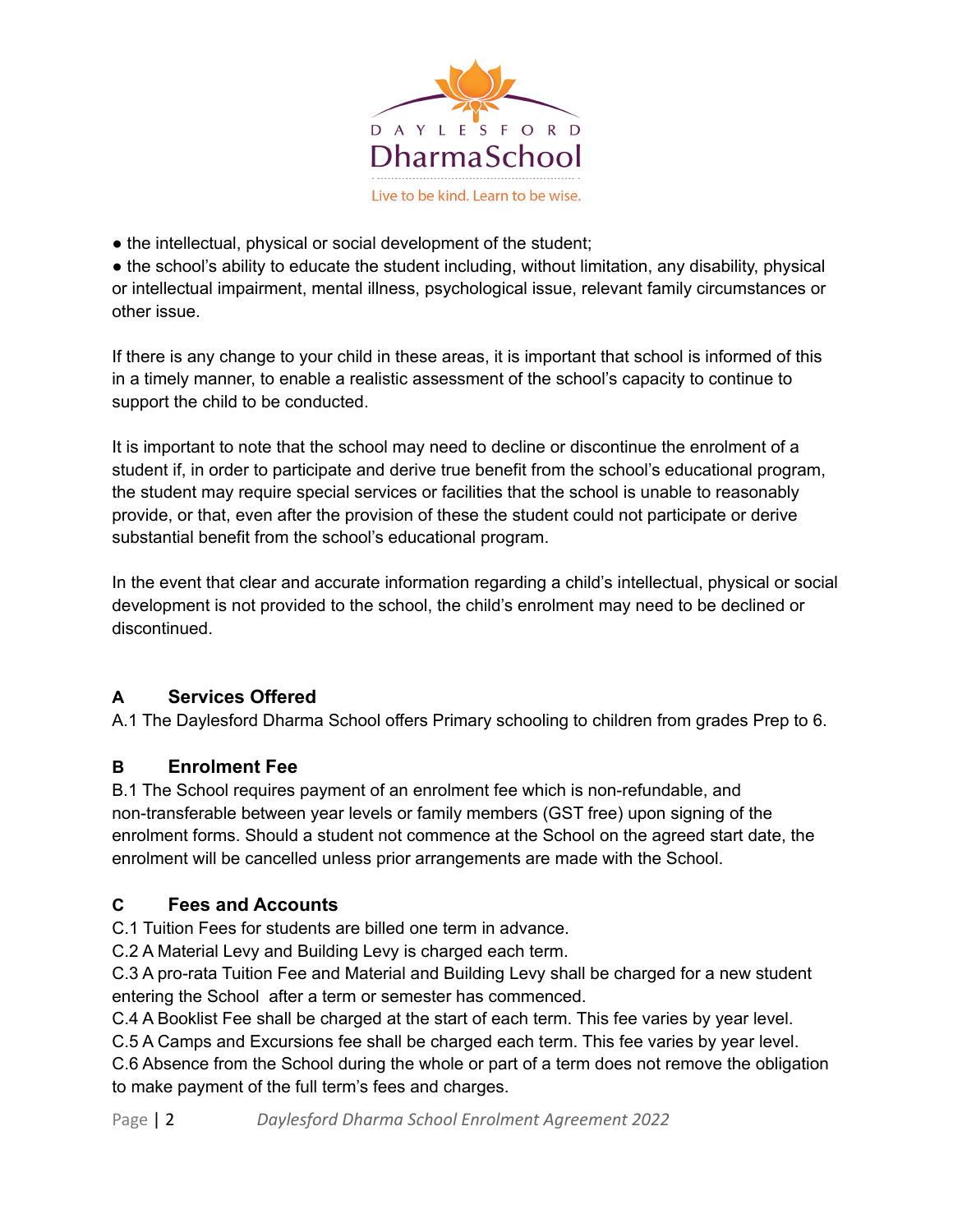

Live to be kind. Learn to be wise.

C.7 Invoices are payable within 21 days from the date of issue.

C.8 The School will charge an Administration Fee where an account remains unpaid 14 days after the due date. A further Administration Fee will be charged for each period of 30 days thereafter where the account remains unpaid. This charge is a calculation of the losses incurred by the School in managing the outstanding account.

C.9 In the event that any outstanding account is referred to an external debt collection agency it is agreed by the parents/carers that they will reimburse the School for any costs or expenses incurred, including legal costs on an indemnity basis.

C.10 Any agreement or failure by the School not to strictly enforce its terms of payment in relation to amounts owing to the School, or any agreement to defer payment of an amount owing to the School, will not operate as a waiver of the School's rights in relation to such amount.

C.11 Any funds payable to parents/carers by the School will be offset against any outstanding account relating to a departing student at the time of departure.

C.12 Any credit card or direct debit payment which is declined by the bank, for any reason, will attract an Administration Fee.

C.13 The School reserves the right to refuse to readmit a student at the commencement of any term if any amount payable on that student's account remains outstanding.

C.14 All fees and charges are reviewed annually by the School Board, and are published on the School's website.

### **D Planned Leave of Absence**

D.1 All requests for an extended planned leave of absence from the School must be submitted in writing to the Principal for approval at least one full term in advance.

D.2 The School may charge a Holding Fee during the period of absence, which is determined by the Principal.

### **E Notice of Withdrawal**

E.1 One full term's notice is required, in writing to the Principal, before the withdrawal of a student from the School. If the required notice is not given, a Termination Fee equivalent to one full term's Tuition Fees will be payable in lieu. Charging of the Termination Fee is an estimate of the genuine economic loss incurred by the School.

### **F Medical**

F.1 In the event of an accident or illness when it is impractical, or not possible, to communicate with a parent/carer, the Principal or Principal's representative may authorise for the child to receive medical, surgical or other treatment recommended by a qualified medical practitioner.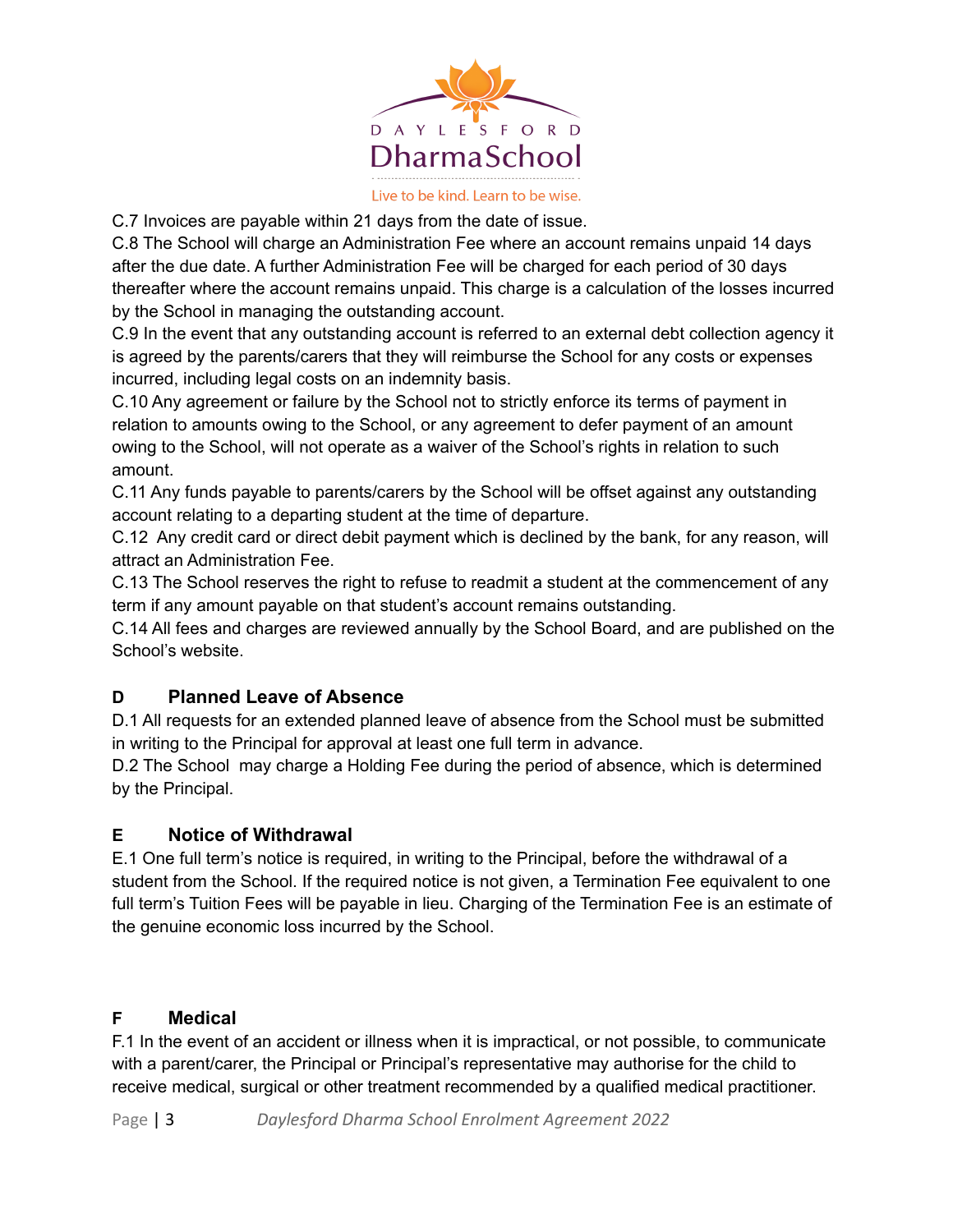

# **G Attendance and Participation**

G.1 Students returning to the School after term breaks are expected to join their classes on the first day of term. Students are not permitted to leave the School at the end of a term until the recognised closing date, except with prior permission and under special circumstances. All students are expected to attend throughout the academic year.

G.2 Students are required to become active members of the School community and are to behave in a way expected by the staff of the School, and in accordance with the five precepts as detailed in H Ethos. Students are required to participate in the School's Compassionate Citizenship program, school excursions and camps, and the physical education program including swimming and sports.

### **H Ethos**

H.1 In enrolling their child at the School, parents/carers agree to support the Buddhist philosophies, the five precepts of Deep Listening and Loving Speech. Mindful Consumption, Reverence for Life, Generosity and Body Responsibility, and the community activities of the School. The School is non-denominational and welcomes students of all faiths. Enrolment at the School is an agreement to support the ethos of the School with regard to School guidelines, behaviour and expectations at all curricular and co-curricular events.

H.2 Information regarding the Buddhist philosophical approach is published on the School's website.

### **I Discipline of Students**

I.1 Students are required to abide by the five precepts as the guiding principles of the school, and to practice Compassionate Communication (Nonviolent communication).

I.2 Enrolment signifies agreement with the rules, regulations and expectations of the School and intention to abide thereby.

I.3 Parents/carers agree to support the School in its Student Engagement (discipline) Policy. A student's behaviour is required to be at all times lawful, safe for all concerned, considerate of others and a good reflection on the child, their family and the school.

I.4 At the discretion of the Principal, a student who fails to behave in ways as detailed above may be excluded from the School either temporarily or permanently.

I.5 If in the opinion of the Principal it is in the interests of the School that a student should no longer continue at the School, they may notify the parents/carers to that effect, remove the student's name from the School's Register of Enrolments and exclude the child from further attendance. The parents/carers shall be liable for all Tuition Fees and other fees up to the day the student's enrolment is cancelled.

# **J Parent Conduct**

Page | 4 *Daylesford Dharma School Enrolment Agreement 2022*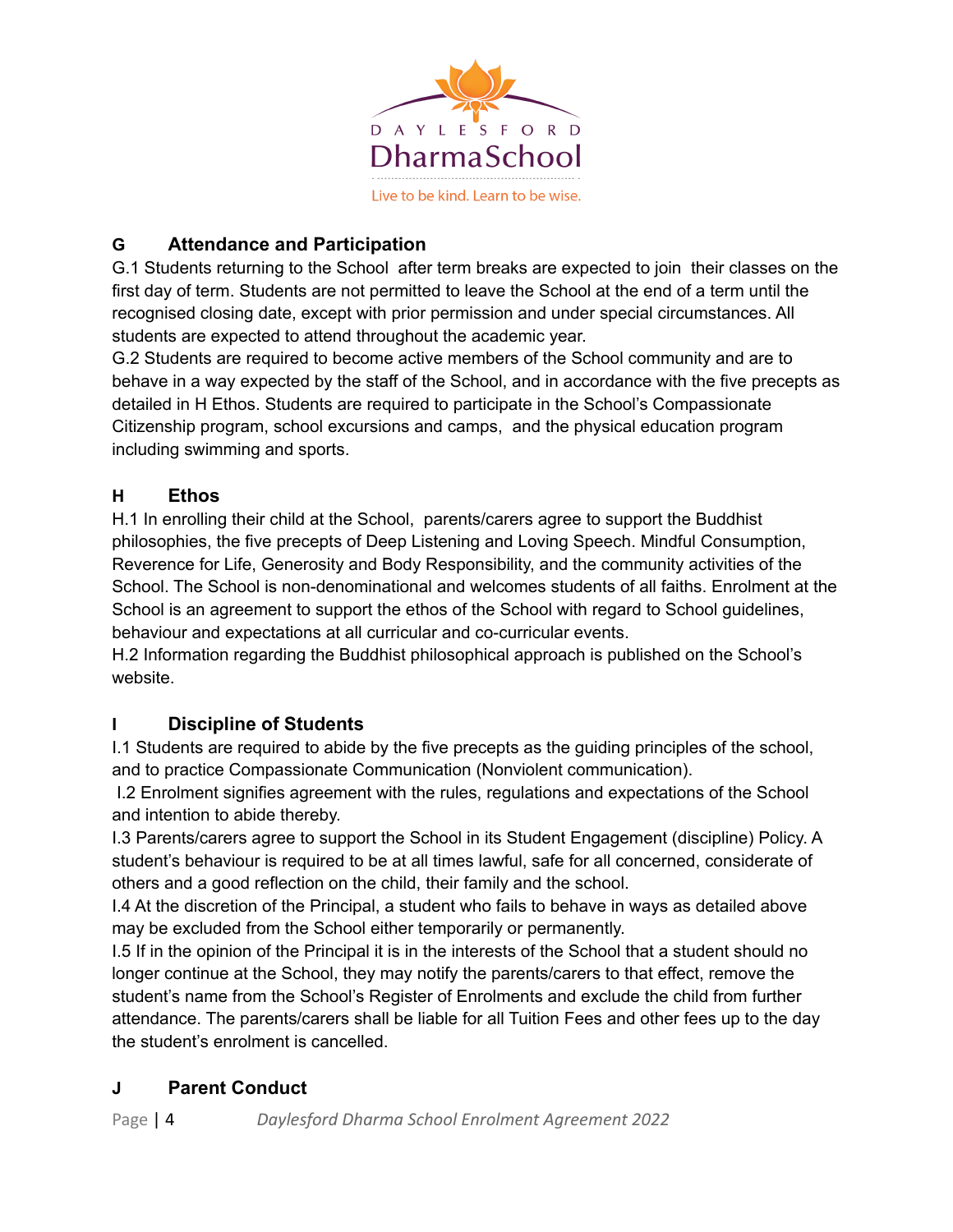

J.1 Parents/carers are required to abide by the five precepts and to practice Compassionate Communication (Nonviolent communication.

J.2 The parents/carers will behave in such a manner that the image of the School is not negatively affected or brought into disrepute and will treat and deal with the School's employees, representatives, other parents/carers and students with respect and consideration. J.3 If the Principal believes that a mutually beneficial relationship of trust and cooperation between the parents/carers and the School or any of its staff has broken down to the extent that it adversely impacts on their relationship with the School, the Principal may require the parents/carers to remove the student from the School and cancel the enrolment together with any other child or children they have enrolled at the School.

# **K Communication**

K.1 The School publishes a fortnightly E-News newsletter to parents/carers containing important information. This newsletter needs to be read by both parents/carers. Information so communicated is deemed to have been received by parents/carers. It is the responsibility of parents/guardians to ensure that they have read and understand all information in the newsletter.

K.2 The School publishes weekly notices and reminders on the School Compass portal. This information needs to be read by both parents/carers. The information communicated on Compass is deemed to have been received by parents/carers. It is the responsibility of parents/guardians to ensure that they have read and understand all information shared on Compass.

K.3 Parents/carers are responsible for immediately informing the School of any change in their family circumstances or contact details. These changes can be advised to the School electronically via the School's Compass portal, or by emailing the Front Office Manager, or Administration. [info@dharmaschool.com.au.](mailto:info@dharmaschool.com.au)

K.3 Unless the School is supplied with a Court Order or written authorisation signed by both parents/carers which provides otherwise, the School will proceed and act on the basis that each of the student's parents/carers has equal rights and responsibilities in relation to the student. The parents/carers represent to the School that they are the sole legal guardians of the student and are authorised to enrol the student at the School. If this situation changes, the parents/carers will immediately advise the School of the change. Parents/carers indemnify the School against any legal liability which may ensue from a misrepresentation under, or any breach of this clause by the parents/carers.

### **L Governing Law**

L.1 The laws of the state of Victoria apply and all parties irrevocably and unconditionally submit to the exclusive jurisdiction of the courts of Victoria.